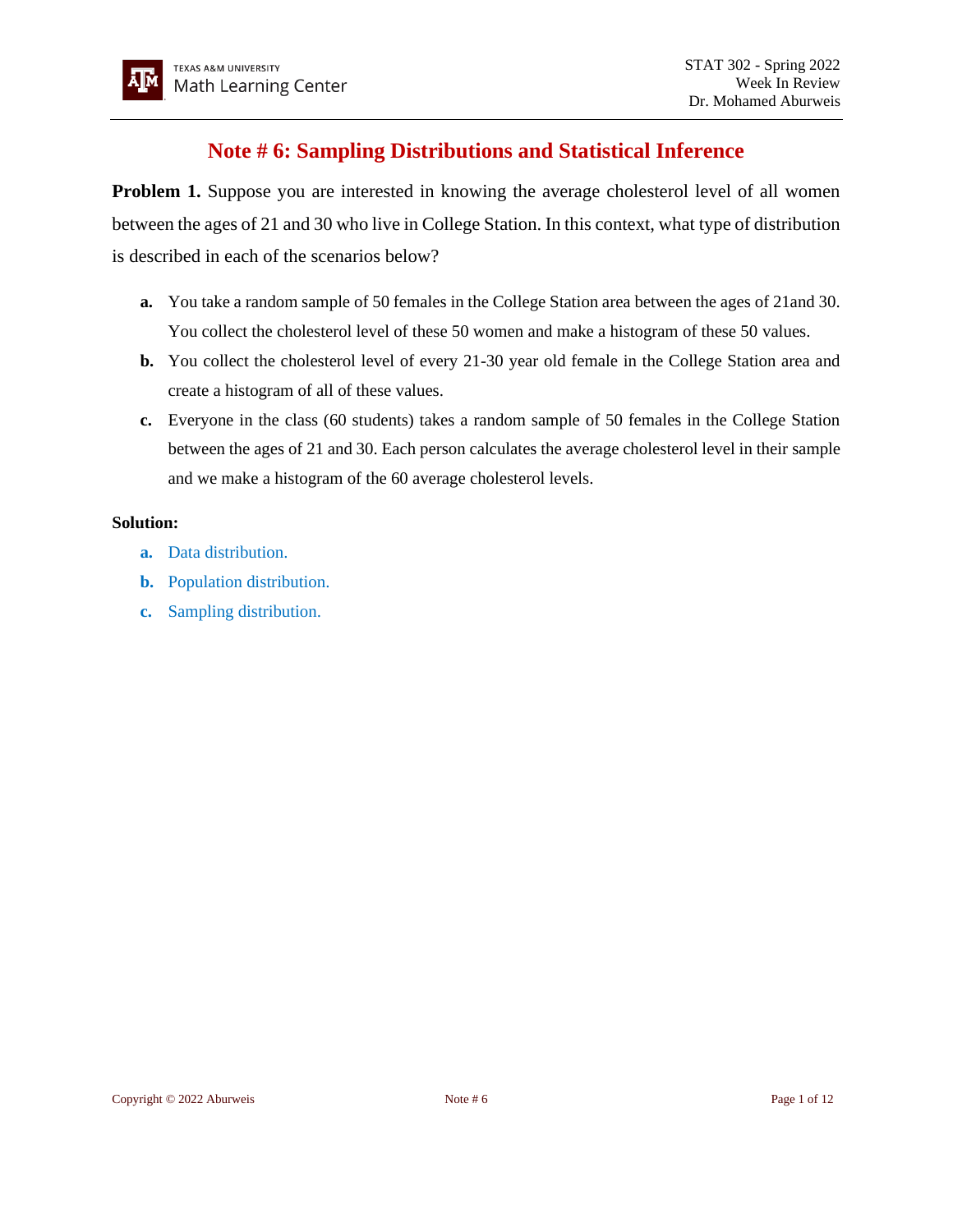**Problem 2.** As part of a quality control process for computer chips, an engineer at a factory randomly samples 212 chips during a week of production to test the current rate of chips with severe defects. She finds that 27 of the chips are defective.

- **a.** What population is under consideration in the data set?
- **b.** What parameter is being estimated?
- **c.** What is the point estimate for the parameter?
- **d.** What is the name of the statistic can we use to measure the uncertainty of the point estimate?
- **e.** Compute the value from part (**d**) for this context.
- **f.** The historical rate of defects is 10%. Should the engineer be surprised by the observed rate of defects during the current week?
- **g.** Suppose the true population value was found to be 10%. If we use this proportion to recompute the value in part (**e**) using  $p = 0.1$  instead of  $\hat{p}$ , does the resulting value change much?

# **Solution:**

- **a.** All computer chips produced at this factory this particular week.
- **b.** Estimate  $p =$  proportion of computer chips manufactured at this factory this particular week that had defects.
- **c.** Point estimate,  $\hat{p}$ , proportion in the sample  $\hat{p} = \frac{27}{245}$  $\frac{27}{212}$  = 0.127.
- **d.** Standard error (SE)  $\rightarrow$  standard deviation of the sampling distribution.

$$
\textbf{e.} \quad SE = \sqrt{\frac{p(1-p)}{n}} \approx \sqrt{\frac{\hat{p}(1-\hat{p})}{n}} = \sqrt{\frac{(0.127)(1-0.127)}{212}} = \textbf{0.023}
$$

- **f.**  $\hat{p} = 0.127$  and  $p = 0.10$  → difference:  $\hat{p} p = 0.127 0.10 = 0.027$ . Our sample value is a little over 1 SE away from the true parameter, so this really is not too surprising.
- **g.**  $SE = \sqrt{\frac{p(1-p)}{n}}$  $\frac{(-p)}{n} = \sqrt{\frac{(0.10)(1-0.10)}{212}}$  $\frac{2(1-0.10)}{212}$  = **0.021**. Using  $\hat{p}$  to estimate p,  $SE \approx$  **0.023**. There is not

much difference at all.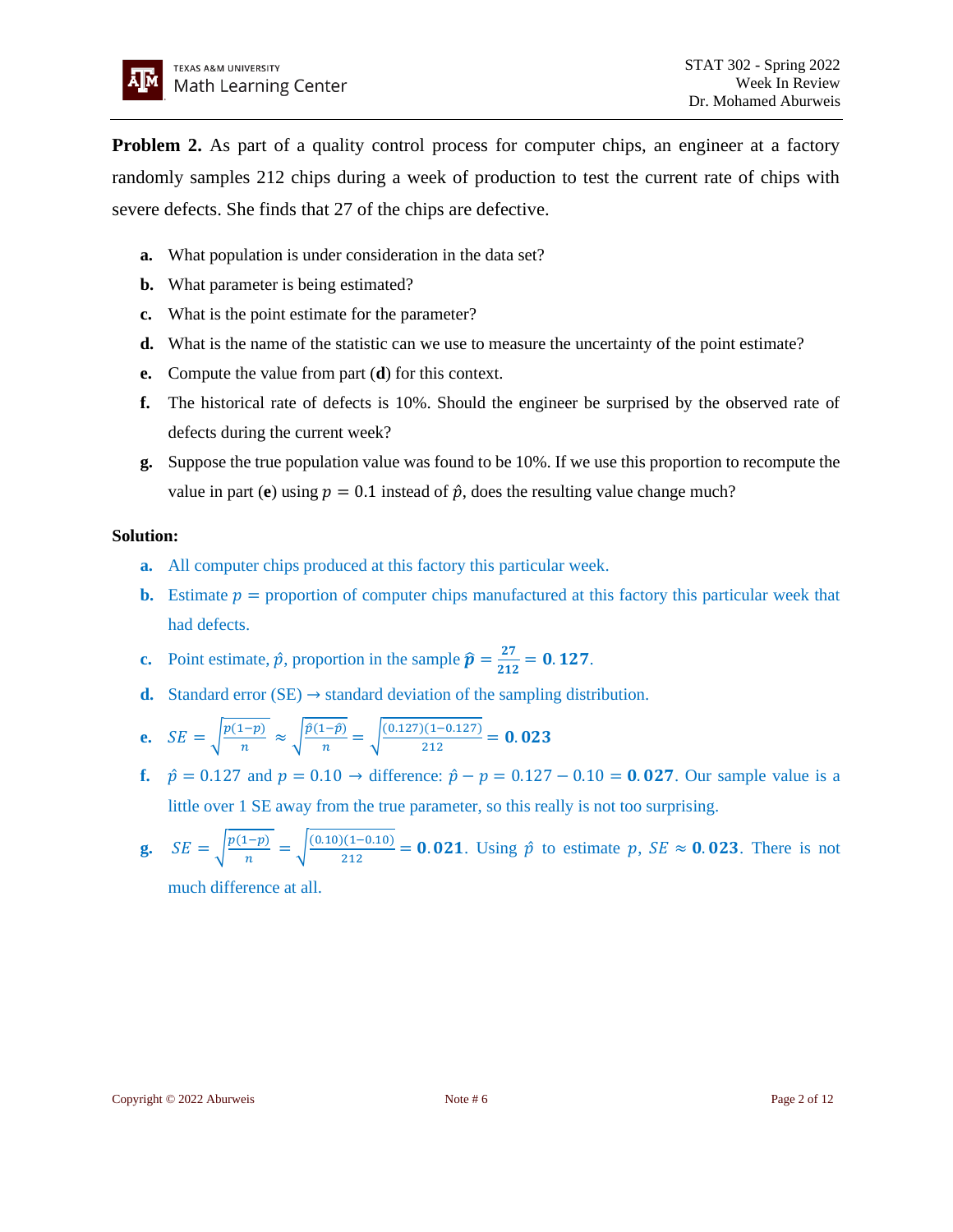

**Problem 3.** In a random sample of 765 adults in the United States, 322 say they could not cover a \$400 unexpected expense without borrowing money or going into debt.

- **a.** What population is under consideration in the data set?
- **b.** What parameter is being estimated?
- **c.** What is the point estimate for the parameter?
- **d.** What is the name of the statistic can we use to measure the uncertainty of the point estimate?
- **e.** Compute the value from part (**d**) for this context.
- **f.** A cable news expert thinks the value is actually 50%. Should she be surprised by the data?
- **g.** Suppose the true population value was found to be 40%. If we use this proportion to recompute the value in part (**e**) using  $p = 0.4$  instead of  $\hat{p}$ , does the resulting value change much?

## **Solution:**

- **a.** All adults in the United States.
- **b.** Estimate p=proportion of all adults in the US who could not cover a \$400 unexpected expense with out barrowing money or going into debt.
- **c.** Point estimate,  $\hat{p}$ , sample proportion  $\hat{p} = \frac{322}{765} = 0.421$
- **d.** Standard error  $(SE) \rightarrow$  Standard deviation of the sampling distribution.
- **e.**  $SE = \sqrt{\frac{p(1-p)}{n}}$  $\frac{(1-p)}{n} \approx \sqrt{\frac{\hat{p}(1-\hat{p})}{n}}$  $\frac{(1-\hat{p})}{n} = \sqrt{\frac{(0.421)(1-0.421)}{765}}$  $\frac{1}{765}$  = 0.0179
- **f.**  $\hat{p} = 0.421$  and  $p = 0.5 \rightarrow$  The difference:  $p \hat{p} = 0.5 0.421 = 0.079$  is more than 4 SE away from the true parameter, so this would be surprising.
- **g.**  $SE = \sqrt{\frac{p(1-p)}{n}}$  $\frac{(-p)}{n} = \sqrt{\frac{(0.40)(1-0.40)}{765}}$  $\frac{7(1-0.40)}{765}$  = 0.0177. Using  $\hat{p}$  to estimate p,  $SE \approx 0.0179$ , not very different.

Copyright © 2022 Aburweis **Note # 6** Page 3 of 12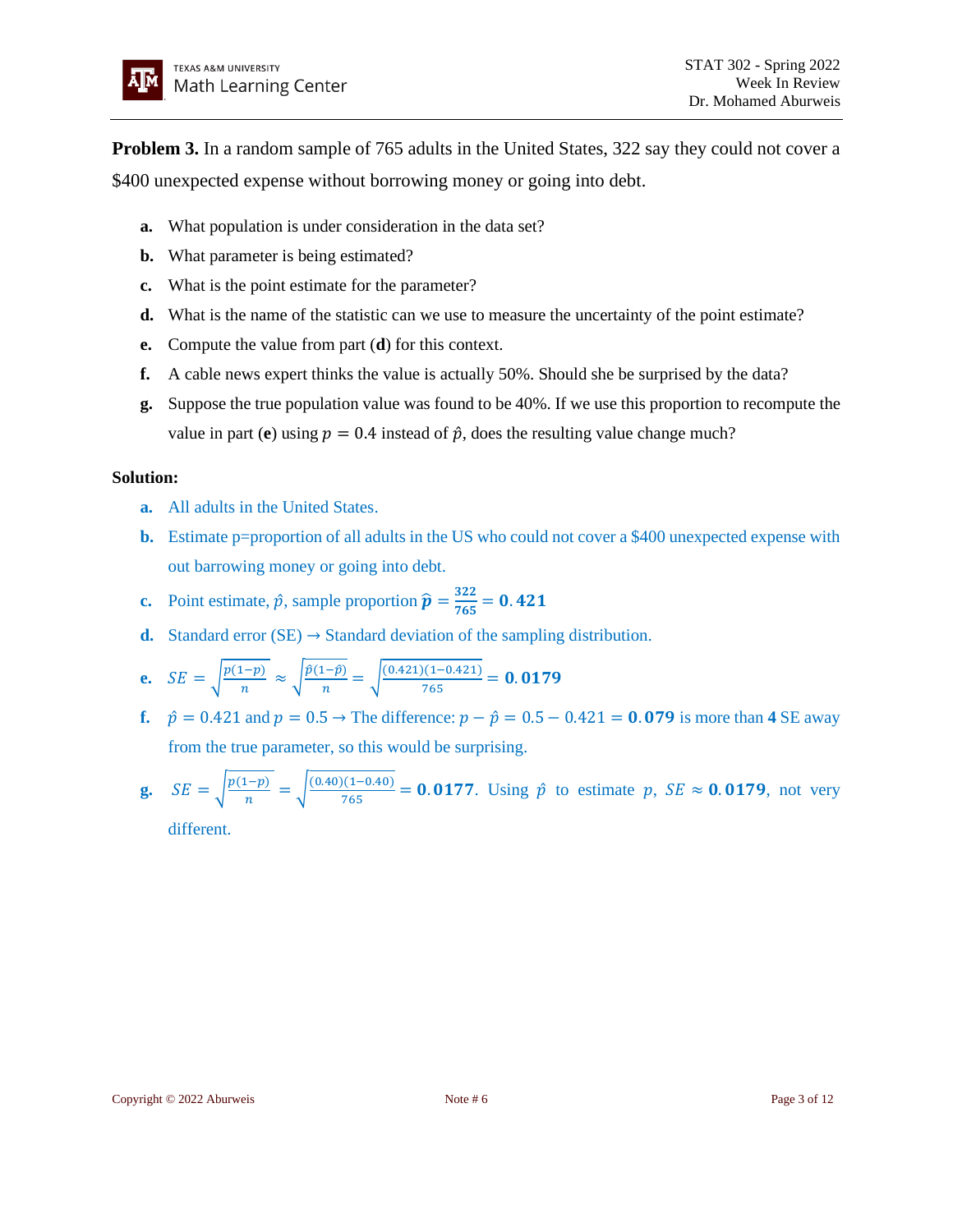**Problem 4.** The American Heart Association reports that 4.9% of adolescents aged 12-17 are current smokers. Suppose you take a random sample of 32 adolescents between the ages of 12 and 17 and find the percent of them who are current smokers is 3.2%?

- **a.** What is the value of the parameter?
- **b.** What is the value of the statistic?
- **c.** Describe the sampling distribution of  $\hat{p}$ .

#### **Solution:**

- **a.**  $p = 0.049$
- **b.**  $\hat{p} = 0.032$
- **c.** Shape:  $np = (32)(0.049) = 1.568 < 10 \times$

$$
n(1-p) = (32)(1 - 0.049) = 30.432 \ge 10 \sqrt{ }
$$

Shape is not Normal (will be skewed to the right)

Mean: 
$$
p = 0.049
$$
 and  $\text{Stdev} = \sqrt{\frac{p(1-p)}{n}} = \sqrt{\frac{(0.049)(1-0.049)}{32}} = 0.038$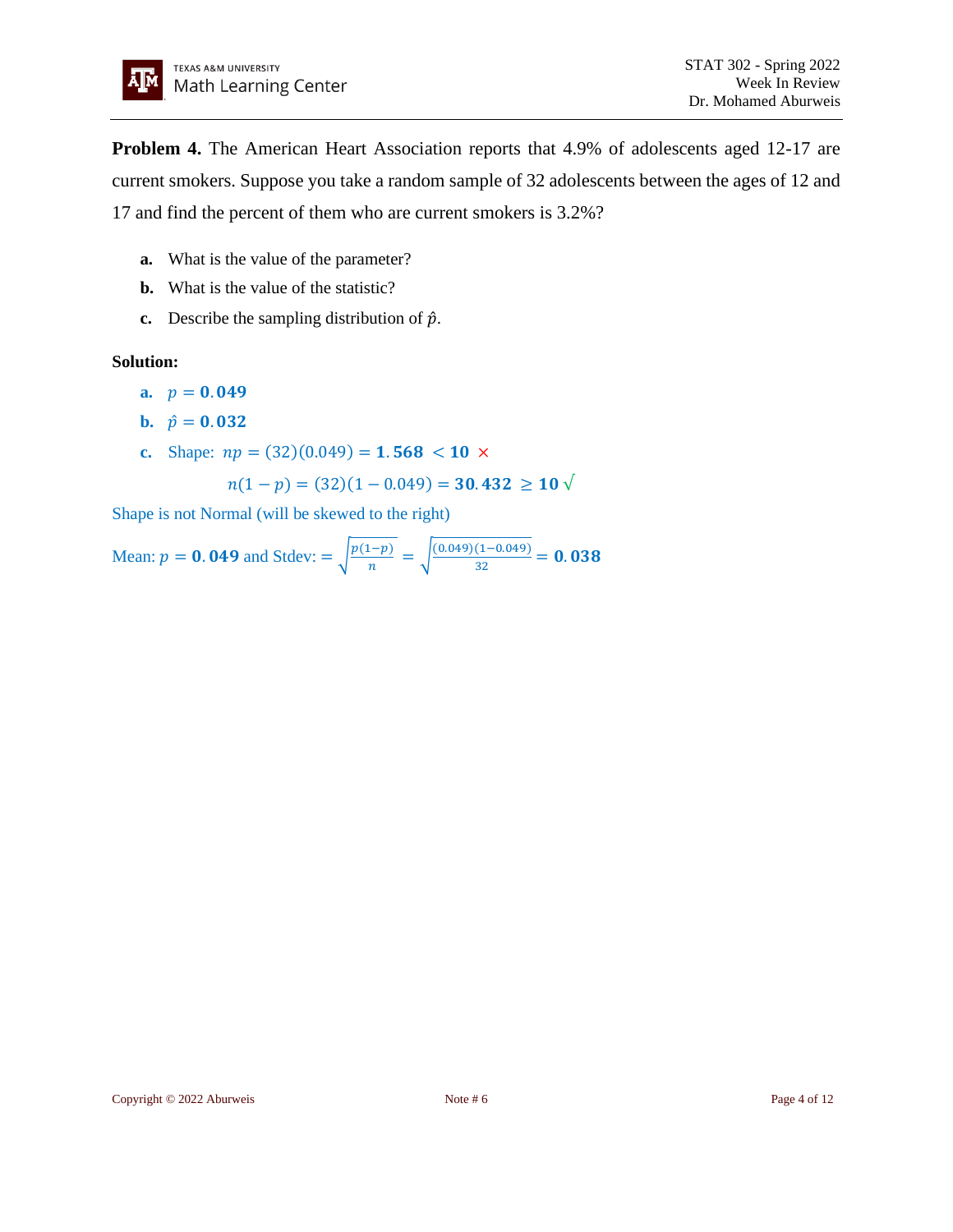**Problem 5.** The distribution of weights of United States pennies is approximately normal with a mean of 2.5 grams and a standard deviation of 0.03 grams.

- **a.** What is the probability that a randomly chosen penny weighs less than 2.48 grams?
- **b.** Describe the sampling distribution of the mean weight of 10 randomly chosen pennies.
- **c.** What is the probability that the mean weight of 10 pennies is less than 2.48 grams?

## **Solution:**

**a.**  $X = weight of a single penny$ 

 $X \sim N(\mu = 2.5 \, grams, \sigma = 0.03 \, grams)$ 

$$
P(X < 2.48) = P\left(Z < \frac{2.48 - 2.5}{0.03}\right) = P\left(Z < \frac{-0.02}{0.03}\right) = P(Z < -0.67) = \mathbf{0.2514}
$$

**b.**  $\bar{x}$  = mean weight of 10 pennies

Shape: approximately normal (because population distribution is approximately normal)

Mean:  $\mu = 2.5$  and Stdev:  $= \frac{\sigma}{6}$  $\frac{\sigma}{\sqrt{n}} = \frac{0.03}{\sqrt{10}}$  $\frac{0.03}{\sqrt{10}} = 0.009487$ 

 $\bar{x}$ ~ $N(\mu = 2.5 \, grams, \sigma = 0.009487 \, grams)$ 

**c.** 
$$
P(\bar{x} < 2.48) = P\left(Z < \frac{2.48 - 2.5}{0.009487}\right) = P\left(Z < \frac{-0.02}{0.009487}\right) = P(Z < -2.11) =
$$
**0.0174**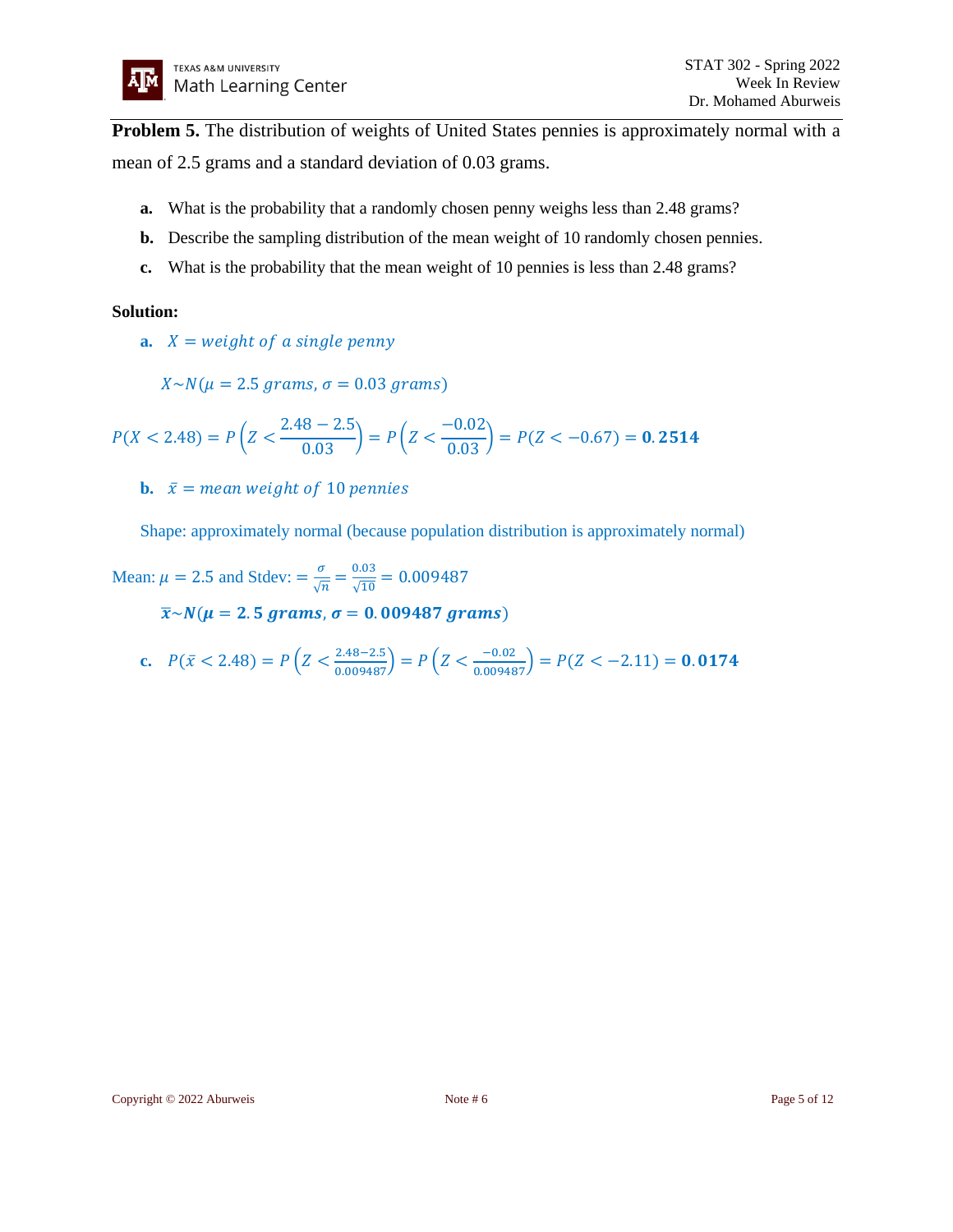

**Problem 6.** Fourth-grade children are on average 54.5 inches tall with a standard deviation of 2.7 inches. Consider you took a sample of 36 students in a fourth-grade classroom and determined the average height of these students was 52.7 inches, with a standard deviation of 1.5 inches.

- **a.** What is the mean of the population distribution?
- **b.** What is the standard deviation of the population's distribution?
- **c.** What is the mean of the data distribution?
- **d.** What is the standard deviation of the data distribution?
- **e.** What is the mean of the sampling distribution?
- **f.** What is the standard deviation of the sampling distribution?

## **Solution:**

- **a.**  $\mu = 54.5$
- **b.**  $\sigma = 2.7$
- c.  $\bar{x} = 52.7$  *inches*
- d.  $s = 1.5$  *inches*
- **e.**  $Mean = \mu = 54.5$
- **f.** Stdev=  $SE = \frac{\sigma}{\sqrt{2}}$  $\frac{\sigma}{\sqrt{n}} = \frac{2.7}{\sqrt{36}}$  $\frac{2.7}{\sqrt{36}} = 0.45$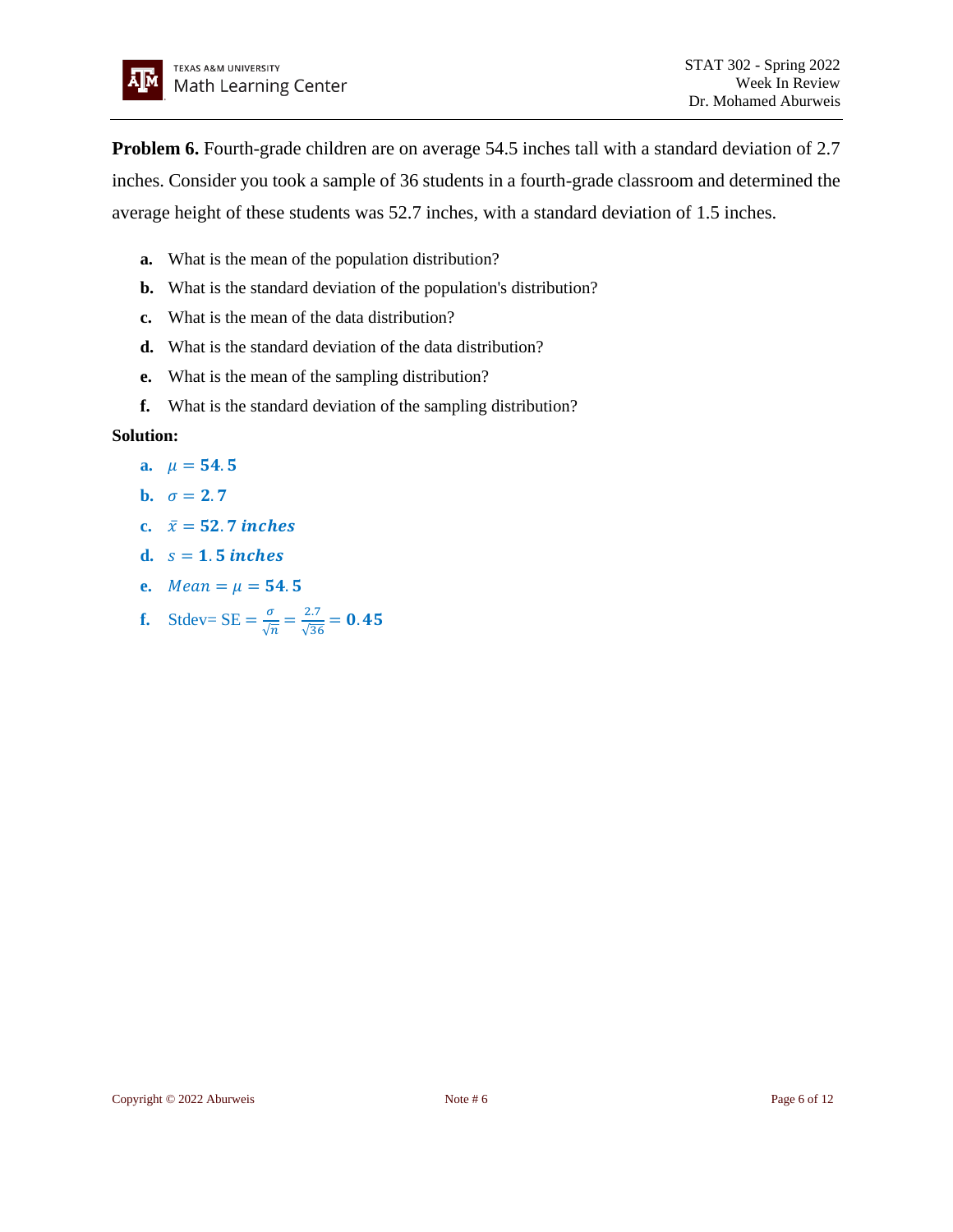

**Problem 7.** For a given confidence interval, what would happen to the width if we increased the sample size and decreased the confidence level?

- **a.** It would increase.
- **b.** It would decrease.
- **c.** It would stay the same.
- **d.** It is impossible to determine.

## **Solution:**

b. It would decrease.

**CI**: Point estimate  $\pm$  Margin of Error  $\begin{cases} Z^*(c \text{ritical value}) \\ C \text{1d} \text{ among } c \text{f} \end{cases}$ Std error of Sampling Distribution

> $CL$   $\uparrow$ ,  $Z^*$   $\uparrow$ ,  $ME$   $\uparrow$ ,  $Width$   $\uparrow$  $CL \downarrow, Z^* \downarrow, ME \downarrow, Width \downarrow$  $n \uparrow$ ,  $SE \downarrow$ ,  $ME \downarrow$ ,  $Width \downarrow$

 $n \downarrow$ ,  $SE \uparrow$ ,  $ME \uparrow$ , Width  $\uparrow$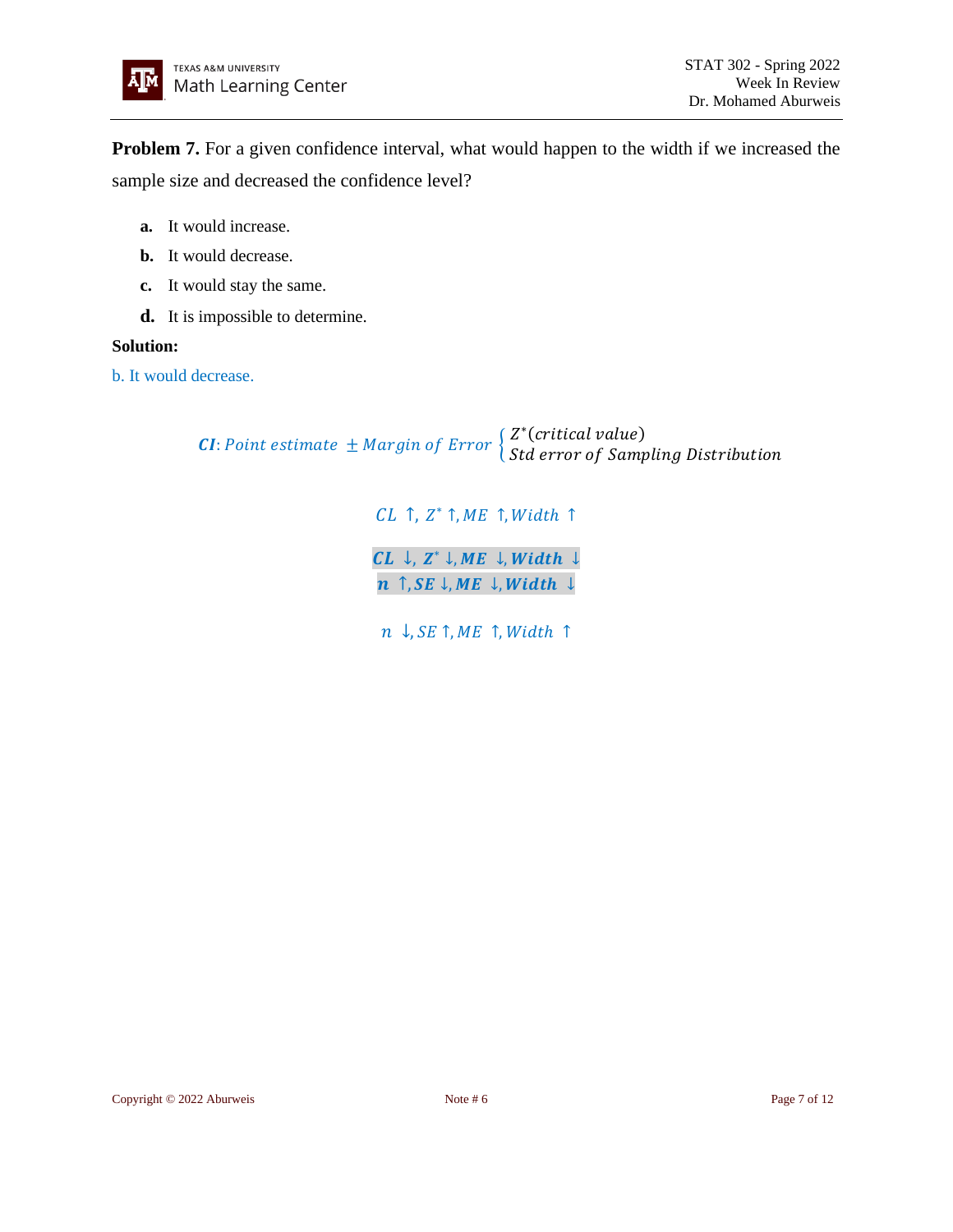**Problem 8.** A random sample of 50 marriage records in Contra Costa County in California yields a 95% confidence interval of 21.5 to 23.0 years of age for the average age at first marriage for women. Which of the following is the correct interpretation of this interval?

- **a.** If random samples of 50 records were repeatedly selected, then 95% of the time, the sample mean age at the first marriage for women would be between 21.5 and 23.0 years.
- **b.** 95% of the ages at first marriage for women in Contra Costa County are between 21.5 and 23.0 years.
- **c.** We can be 95% confident the sample mean is between 21.5 and 23.0 years.
- **d.** If we repeatedly sampled the entire population, then 95% of the time the population means would be between 21.5 and 23.0 years.
- **e.** None of the above.

# **Solution:**

**None of the above.** The correct interpretation is: We are 95% confident that the average age of first marriage for all women in Contra Costa County in California is between 21.5 and 23.0 years.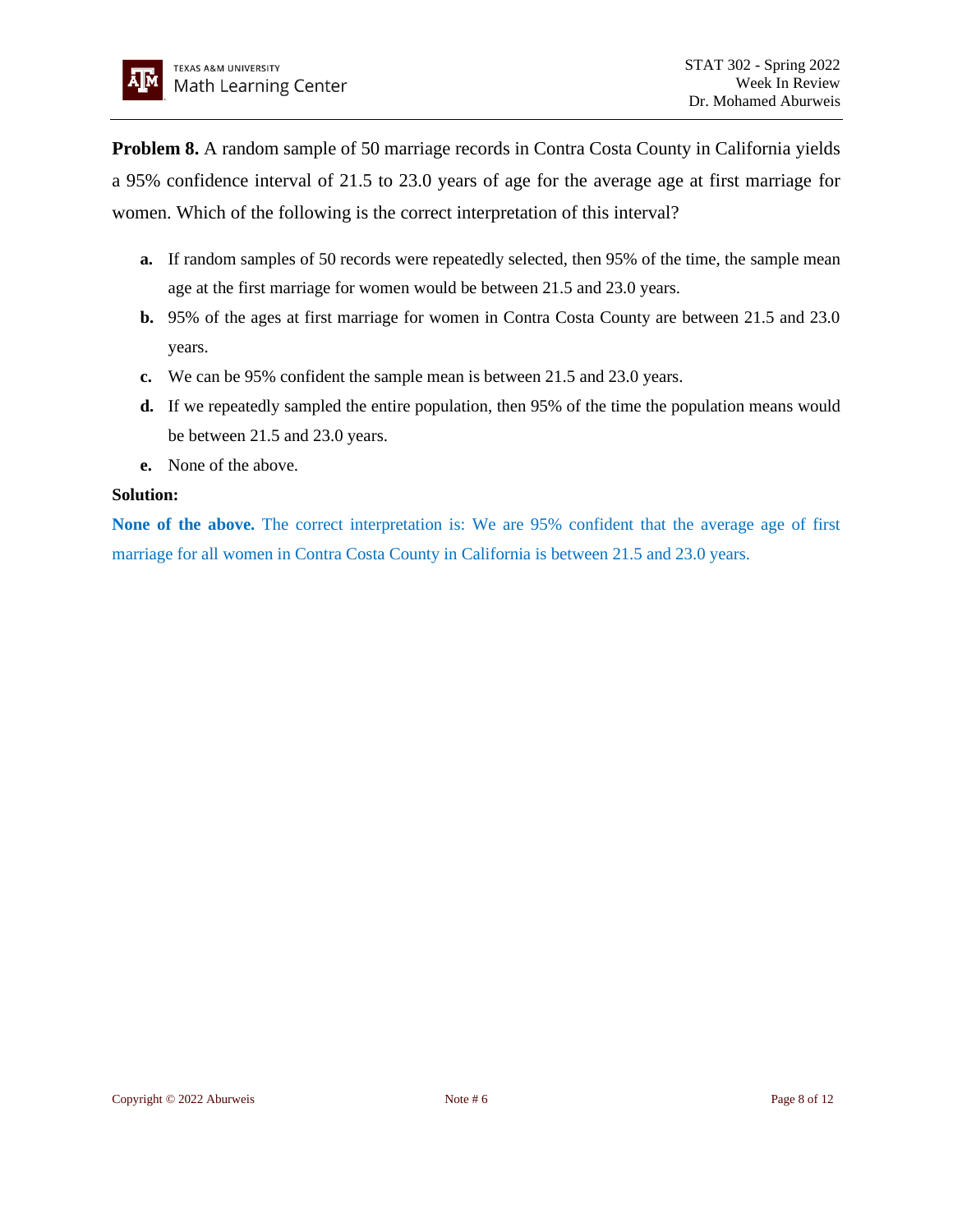

**Problem 9.** A Gallop poll wants to determine the proportion of people who plan on voting for neither the republican nor the democratic candidate in the upcoming election (those who will vote for the third party). They conduct a random phone poll, where they contact 827 individuals and ask them whether or not they plan on voting for a third-party candidate. Of these 827 respondents, 33 people say they plan on voting for a third-party candidate. **Create a 99% confidence interval for the true proportion of all people who plan on voting third party.**

- **a.** What is the 99% confidence interval?
- **b.** What is the correct interpretation of the confidence interval?
- **c.** Are the assumptions met? Explain.

## **Solution:**

**a.** 
$$
\therefore \hat{p} \pm Z^* \sqrt{\frac{\hat{p}(1-\hat{p})}{n}}, \hat{p} = \frac{33}{827} = 0.0399, n = 827, Z^* = 2.576
$$
  
 $\therefore 0.0399 \pm 2.576 \sqrt{\frac{(0.0399)(0.9601)}{827}} = 0.0399 \pm (2.576)(0.006806) = 0.0399 \pm 0.01753$ 

 $99\% CI: (0.02237, 0.05743)$ 

**b.** We are 99% confident that the true proportion of all Americans who are planning to not  $3<sup>rd</sup>$  party is between 0.02237 and 0.05743.

# **c.**

# i. **Independence:**

- Random
- $n < 10\%$  of the population  $\rightarrow n = 827$
- ii. **Sample size:**

 $n\hat{p} \ge 10$   $\rightarrow$   $(827)(0.0399) = 33 \ge 10$  $n(1 - \hat{p}) \ge 10 \rightarrow (827)(0.9601) = 794 \ge 10$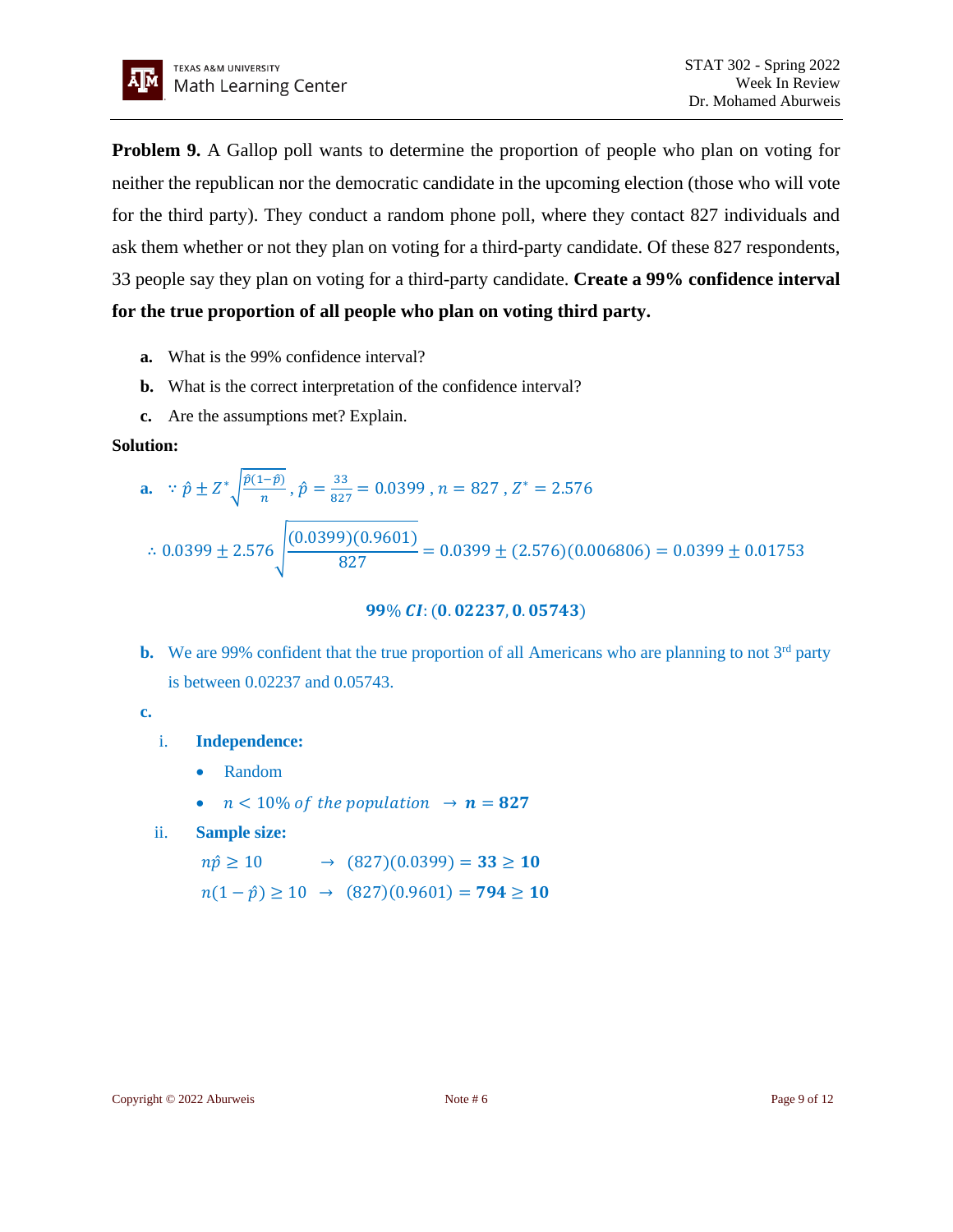

**Problem 10.** A Gallop poll wants to determine the proportion of people who plan on voting for neither the republican nor the democratic candidate in the upcoming election (those who will vote third party). They conduct a random phone poll, where they contact 827 individuals and ask them whether or not they plan on voting for a third-party candidate. Of these 827 respondents, 33 people say they plan on voting for a third-party candidate. **Gallop wants to determine whether or not the data supports the idea that more than 3% of people plan on voting third party. Conduct a hypothesis test at the 0.10 significance level to test this claim.**

- **a.** What are the hypotheses?
- **b.** What is the significance level?
- **c.** What is the value of the test statistic?
- **d.** What is the p-value?
- **e.** What is the correct decision?
- **f.** What is the appropriate conclusion/interpretation?
- **g.** Are the assumptions met? Explain.

#### **Solution:**

- **a.**  $H_0: p = 0.03$  VS.  $H_A: p > 0.03$
- **b.**  $\alpha = 0.10$

**c.** 
$$
TS = \frac{\hat{p} - p_0}{\sqrt{\frac{p_0(1 - p_0)}{n}}} = \frac{0.0399 - 0.03}{\sqrt{\frac{(0.03)(0.97)}{827}}} = \frac{0.0099}{0.005932} = 1.67
$$

**d.**  $p - value = P(\text{get our results or more extreme} | H_0 \text{ is true})$ 

$$
p-value = P(\hat{p} > 0.0399 | p = 0.03) = P(Z > 1.67) = 1 - P(Z < 1.67) = 1 - 0.9525 = 0.0475
$$

- **e.** ∵ 0.0475 <  $\alpha = 0.10$ , ∴ Reject  $H_0$
- **f.** The data does provide statistically significant evidence that the true proportion of all Americans who are planning to vote to the  $3<sup>rd</sup>$  party is greater than 0.03.

**g.**

#### i. **Independence:**

- Random
- $n < 10\%$  of the population  $\rightarrow n = 827$
- ii. **Sample size:**
- $np_0 \ge 10$   $\rightarrow$   $(827)(0.03) = 24.81 \ge 10$  $n(1-p_0) \ge 10 \rightarrow (827)(0.97) = 802.19 \ge 10$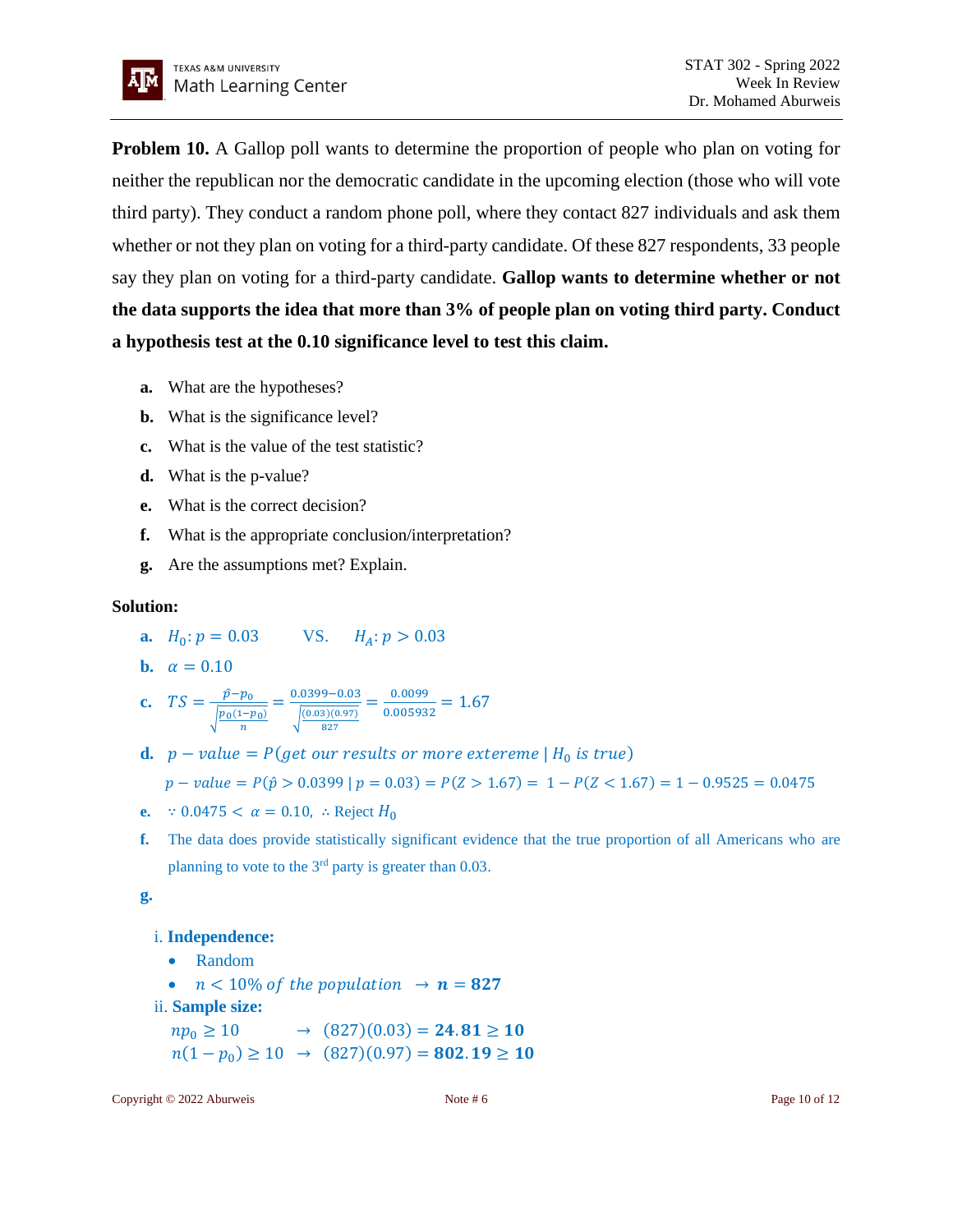

**Problem 11.** The National Center for Health Statistics reports that the average systolic blood pressure for males 35-44 years of age has a mean of 122. The medical director of a large company believes the average systolic blood pressure for male executives 35-44 years of age at his company is different from 122. He looks at the medical records of 81 randomly selected male executives in this age group and finds that the mean systolic blood pressure in this sample is  $\bar{x} = 128.4$  and the standard deviation is 30. **Create a 95% confidence interval for the true average systolic blood pressure.**

- **a.** What is the 95% confidence interval?
- **b.** What is the correct interpretation of the confidence interval?
- **c.** Are the assumptions met? Explain.

#### **Solution:**

**a.** ∵  $\bar{x}$   $\pm$   $Z^*$   $\frac{s}{6}$  $\frac{s}{\sqrt{n}}$ ,  $\bar{x} = 128.4$  ,  $s = 30$ ,  $n = 81$  ,  $Z^* = 1.96$ ∴ 128.4  $\pm$  1.96 ( 30 √81  $\left| \right| = 128.4 \pm (1.96)(3.3333) = 128.4 \pm 6.5333$ 

95% CI: (121.8667, 134.9333)

**b.** We are 95% confident that the true average systolic blood pressure for all 35- 44 year-old male executives at this company is between 121.8667 and 134.9333.

#### **c.**

- i. **Independence:** 
	- Random
	- $n < 10\%$  of the population  $\rightarrow$  we do not know.
- ii. Population Distribution is approximately normal, we don't know, but since *n* is large (81 > 30), so our sampling distribution should be approximately normal.